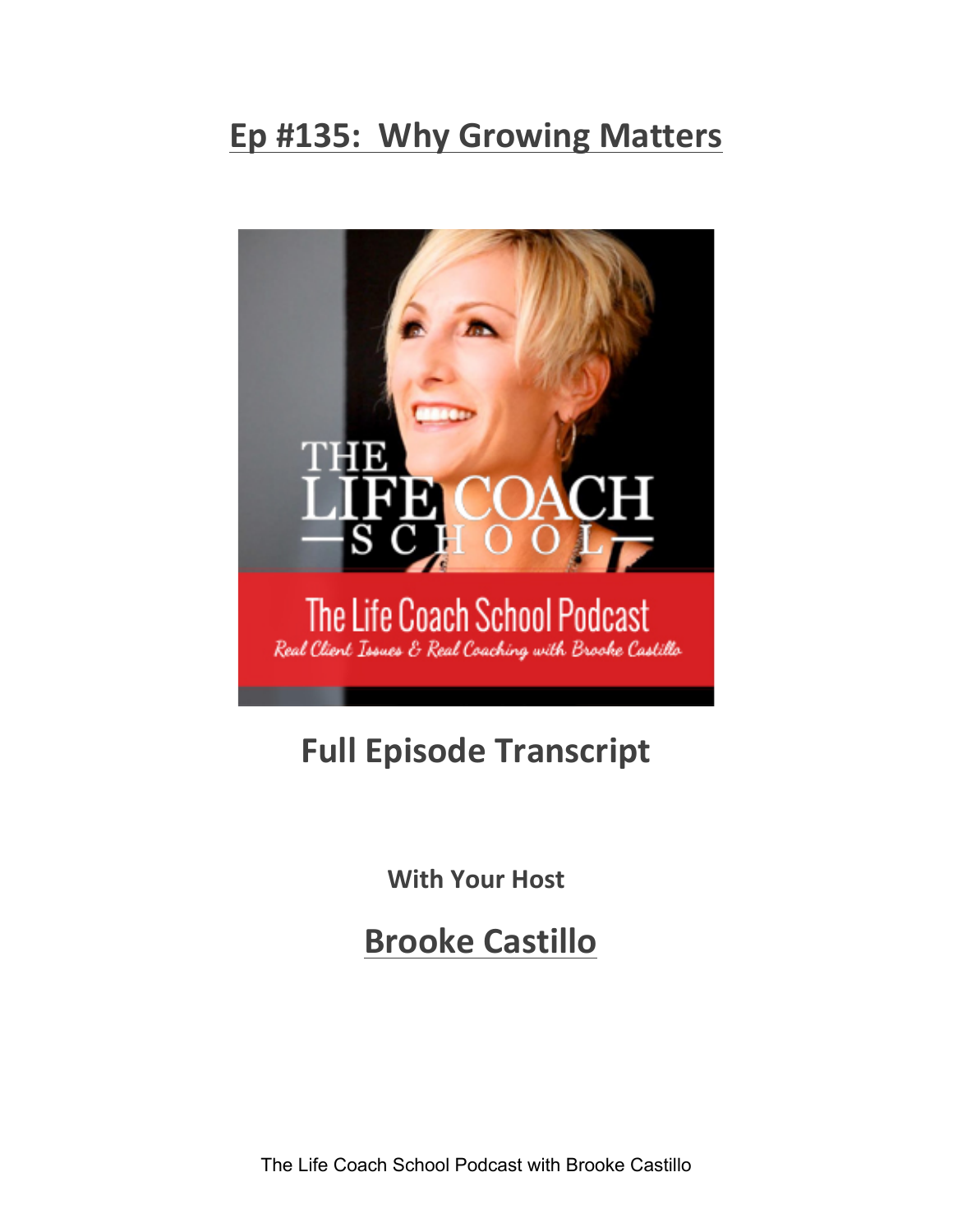Welcome to the Life Coach School podcast. Where it's all about real clients, real problems, and real coaching. Now your host, Master Coach Instructor, Brooke Castillo.

Hello, hello, my friends. Ooh, we got a good one today. We got a great topic. It's so interesting. As I was preparing for this topic today, I was only thinking, "I am getting more questions than I'm getting answers." This is one of those amazing podcasts where I actually wish that I could speak with you all. I wish we could be live on the phone, because I know that you all would have some great insight on this. I think it's interesting because I'm sitting in my car thinking about this concept and having some ideas about it that I want to tell you, and you're probably in your car right now listening to me on this podcast having some ideas about it that you'd like to share with me.

It's such an interesting relationship that we have. Today what I want to talk about is why growing matters. It's along the theme of these last five podcasts, and what I've been talking about with you guys about how it's a hard sell and how evolving ourselves and this pull that I have to teach you all that it's important to go after all the hard things. I keep asking myself the question, why? I need to answer that question, so I can sell you guys on it. For example, when I'm working with someone that's overdrinking…why bother not overdrinking? Why not just keep overdrinking for the rest of your life? A lot of people do. Why bother trying to lose weight? Why not just stay overweight? Why not just keep overeating? A lot of people do.

Why bother with trying to grow a business or make more money or learn a new skill or be less angry or be more loving or be more kind? Why bother doing any of these things? I think it's an important question, and something that maybe most of us don't ask. I think especially if you're listening to this podcast, you are probably a person that's interested in self-growth and self-development, in becoming better and better and better, but there's a lot of people that aren't like us, right? There's a lot of people that don't listen to podcasts like this and don't think about these things. You know who they are, right?

It doesn't mean they're unhappy. This is why I am asking this question. When you look at some of these people that you see them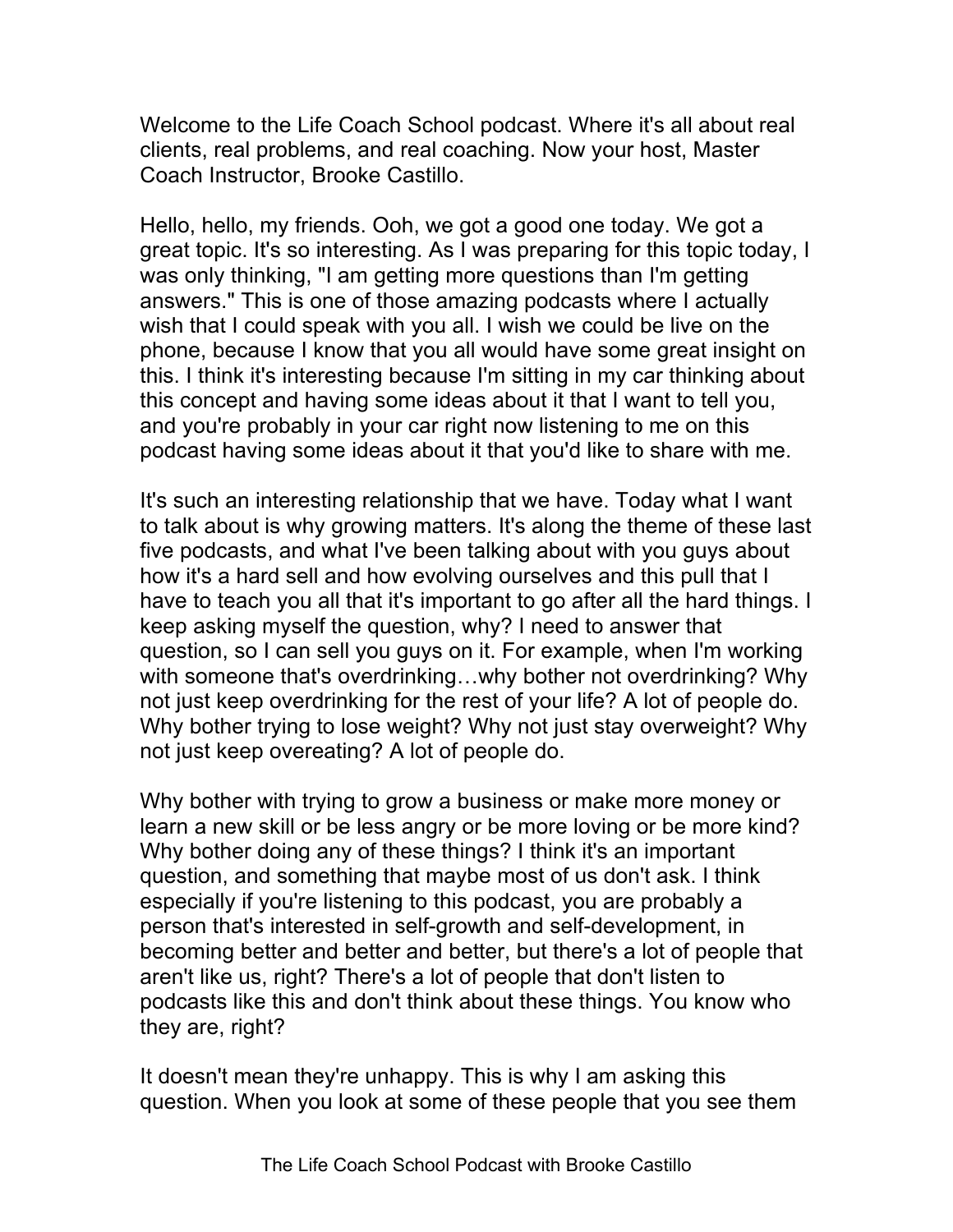10 years ago, and then you see them now, and they literally have not changed. They're doing the same thing every day. They look the same, just a little bit older. They're saying the same things. They have the same stories. They're living literally the same life, and they seem perfectly content with doing it. I'm always fascinated by that. I do not understand that. I am wired, it seems, a very different way. I've always asked myself, "is my way better?" Well, the answer for me is "it's better for me, right?" The way I live my life is better for me because I can't imagine living it the other way.

Those people can't imagine living their life my way. "Why am I bothering with all of this? Why do I care about making a contribution to the self-help industry? Why do I care about building a business? Why am I trying to figure out how to manage my emotions better? What is all of that about? What is the point of all of that?" I think those are really valid questions. I think they're easy to answer. Well, I just know that they are good. I just know that's how I choose to live my life, but why? How do we answer that question? I started just thinking about the idea of growing and what it is and what it means to grow for us, right?

Of course, when you look it up on Google, it's all about our physical growth and growing up as children and getting taller and getting bigger, right? One of the things that I wanted to differentiate between is, obviously physical growth is not what I'm talking about. We can't make an effort to grow more physically, although a lot of us are growing bigger physically because of what were eating. That's not what I'm talking about. I want to differentiate between personal growth and self-growth for the sake of the evolving, versus personal growth for the sake of compensating.

What I mean by that is there's a way where people try to develop themselves and grow, because they think they're unacceptable the way they are. I think that's where a lot of the self-help addiction comes from. I think it's a right along the same topic where I've heard a lot of people say that they're addicted to self-help. When you're addicted to self-help, it's very similar to being addicted to any other type of quick-fix pleasure in your life. I really think there was a time in my life where I can say this is how I was coping. I was coping with reading self-help and going to self-help seminars and trying to escape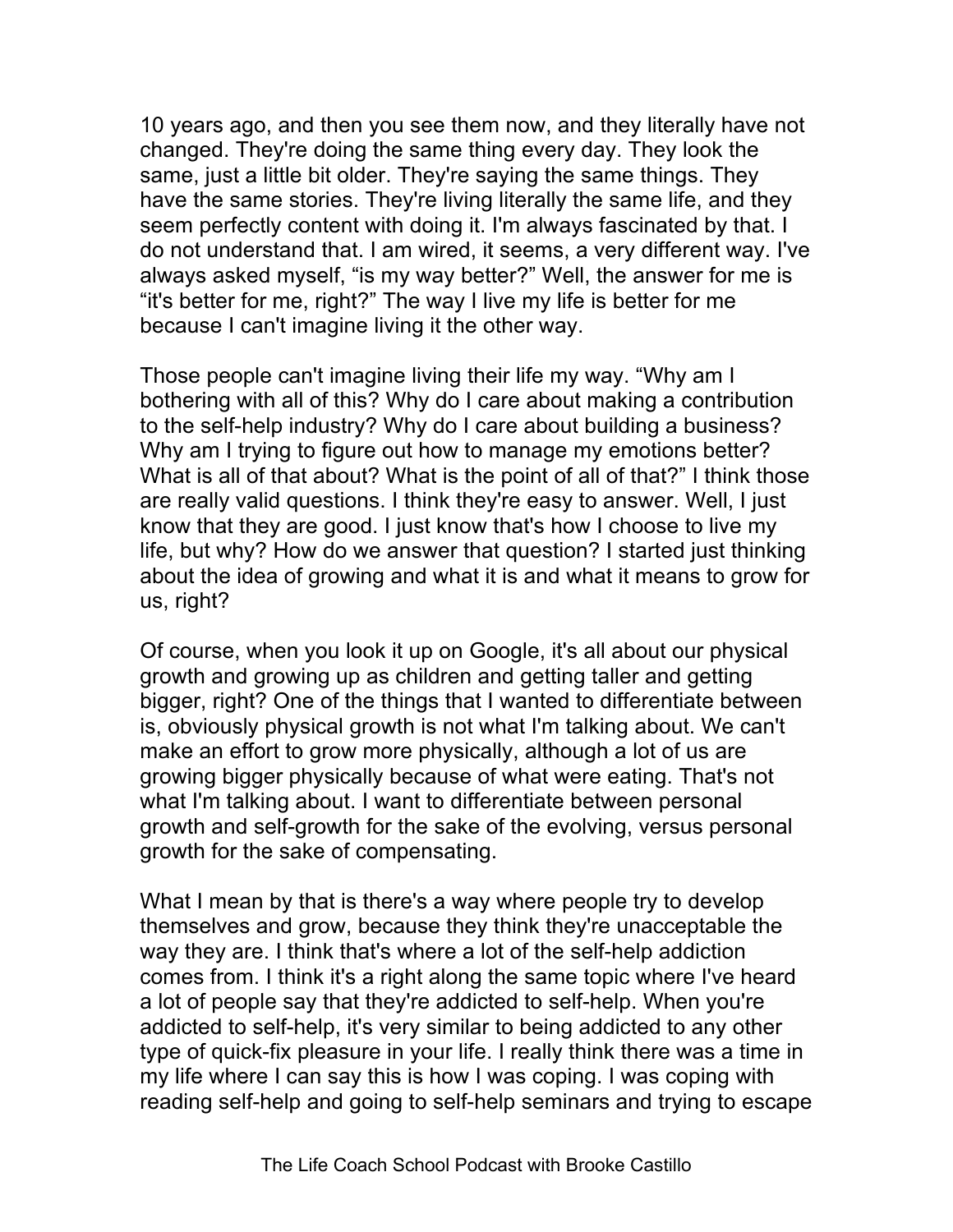myself and trying to make myself more acceptable because I had so much self loathing.

That is different than thinking that you are acceptable and wonderful and you love yourself and then wanting to grow from that place. I think that's a very important distinction. I don't think that people need to grow because there's something wrong with them at all. I don't think that is the purpose of self-growth. I think that's why the question comes up for a lot of people. Why would you pursue growth if there's nothing wrong with you? Why would you want to learn new things if what you already know is enough? I want to make sure that that's really clear, because I don't think any of us should be wagging our fingers at anyone else and telling them that they should be growing and if they're not going to means there's something wrong with them that the reason to grow is because there's something wrong with them.

That is not the case, and I don't think that you need self-growth and self-development in order to fix something that's wrong with you. Then what does it mean to already be complete in the sense that you love yourself, and you feel lovable, and you're taking care of yourself in a way that feels good? Why do we need to keep growing? A lot of people would say that the pursuit of additional growth is actually just a hassle, and it actually makes us tired and it's burning us out. It's doing the opposite of keeping us in the present moment. It's doing the opposite of acceptance. It's actually taking us out of those things, because we're constantly wanting to be better and better and better.

I think that's a valid point. I think that we need to address it. The first one is self-growth does not mean there something wrong with you, and you need to grow out of what's wrong with you. The other thing is I don't think that self-growth means that you're always trying to get more and more success and accomplishment at your own expense. In fact, I think it's the opposite. I'm going to differentiate it by telling you this: self-growth takes you deeper within yourself before it shows on the outside. True self-growth. That's different than chasing something outside of yourself to compensate for any kind of shortcoming.

They will feel very different. One will feel nourishing and caring, and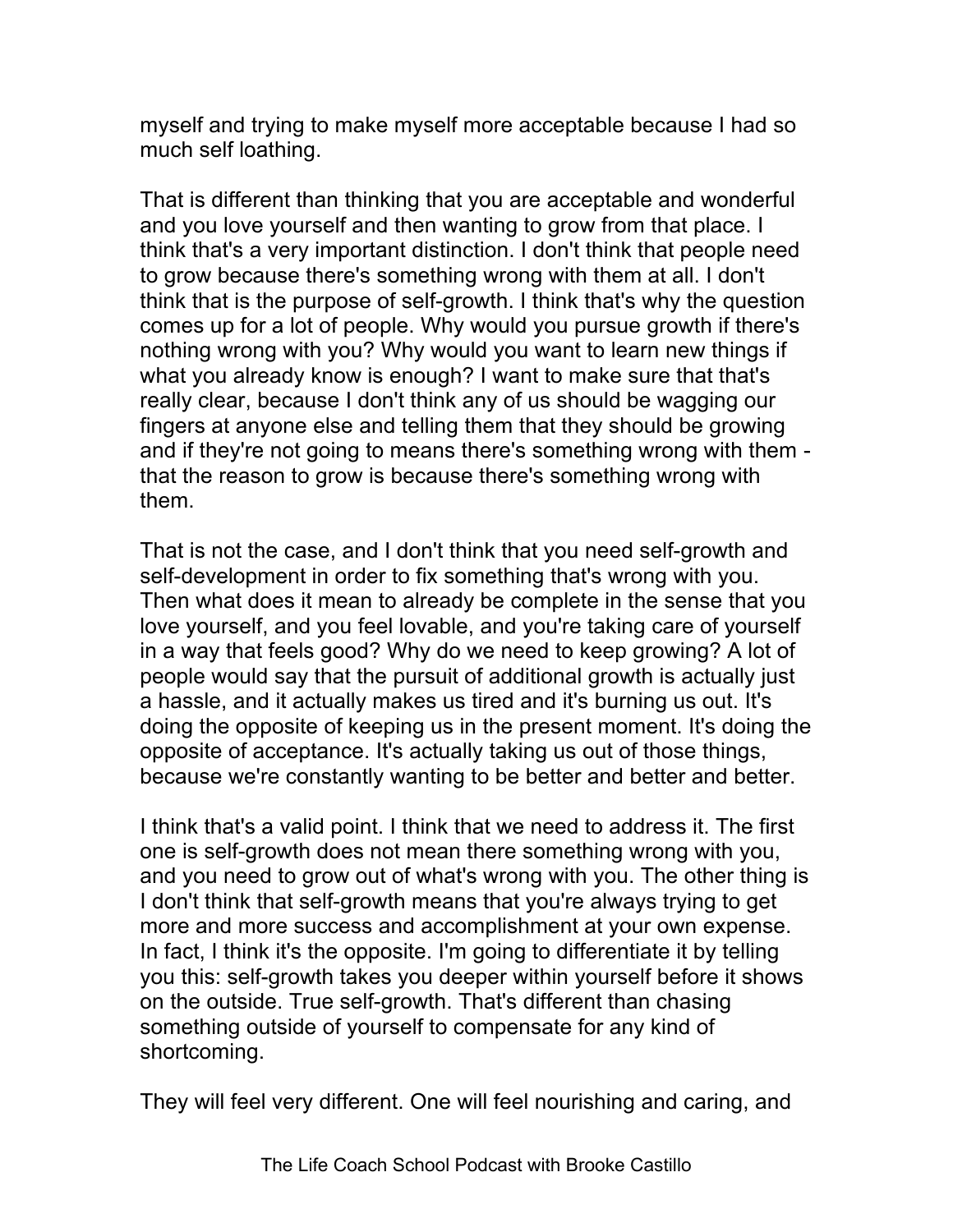the other one will feel debilitating and exhausting. I want to make sure we have kind of a level playing ground before we start talking about this concept. We're talking about the concept of evolving, of growing from the inside out, not from accomplishing more success on the outside. Certainly not accumulating more on the outside. It's not changing at our own expense. It's the opposite of that. It's growing from an internal place that evolves us in a cognitive and emotional way. That is how I like to think about growth.

I did quite a bit of research, quite a bit of Googles on this, trying to find "is there a universal accepted definition of what it means to grow from within?" I really couldn't find one. I mean the definition that I found of growth is "a change in size or maturation." Maturity, right? I liked the part about maturity. Let's think about that. Do we want to continuously become more mature? For me the answer is yes, because of my association and the terminology that I use with emotional maturity. To me, emotional maturity means I take increasing responsibility for my emotional life. What that will mean is as I grow and learn how to do that even more, I get more and more empowered in my life.

I get more and more belief in my ability to do what is ever coming from within my intuition and my desire. I think that that matters. Here is my theory. This is what I came up with on this. I think there is an importance to growing and learning continuously, because I think the more we grow and learn, as it applies to psychological selfknowledge and self-growth, the more capacity we get to create in the world, the more capacity we get to fulfill our desires. For me, I have a belief that our desires, what it is we genuinely want to create in the world, matters, and we wouldn't have been given that desire if we weren't meant to bring it to fruition.

When I look at the people who overcome their own brains and their own emotional lives in order to make a contribution, I see how it's not just an individual evolution. It evolves us as a species, and I think that that may be the whole point of all of this. When I look at the contributions that have been made from so many people, through so much hardship, through so much kind of pounding the pavement in terms of getting over themselves, getting over their own nonsense, in order to bring their dreams into the world. I see how I have benefited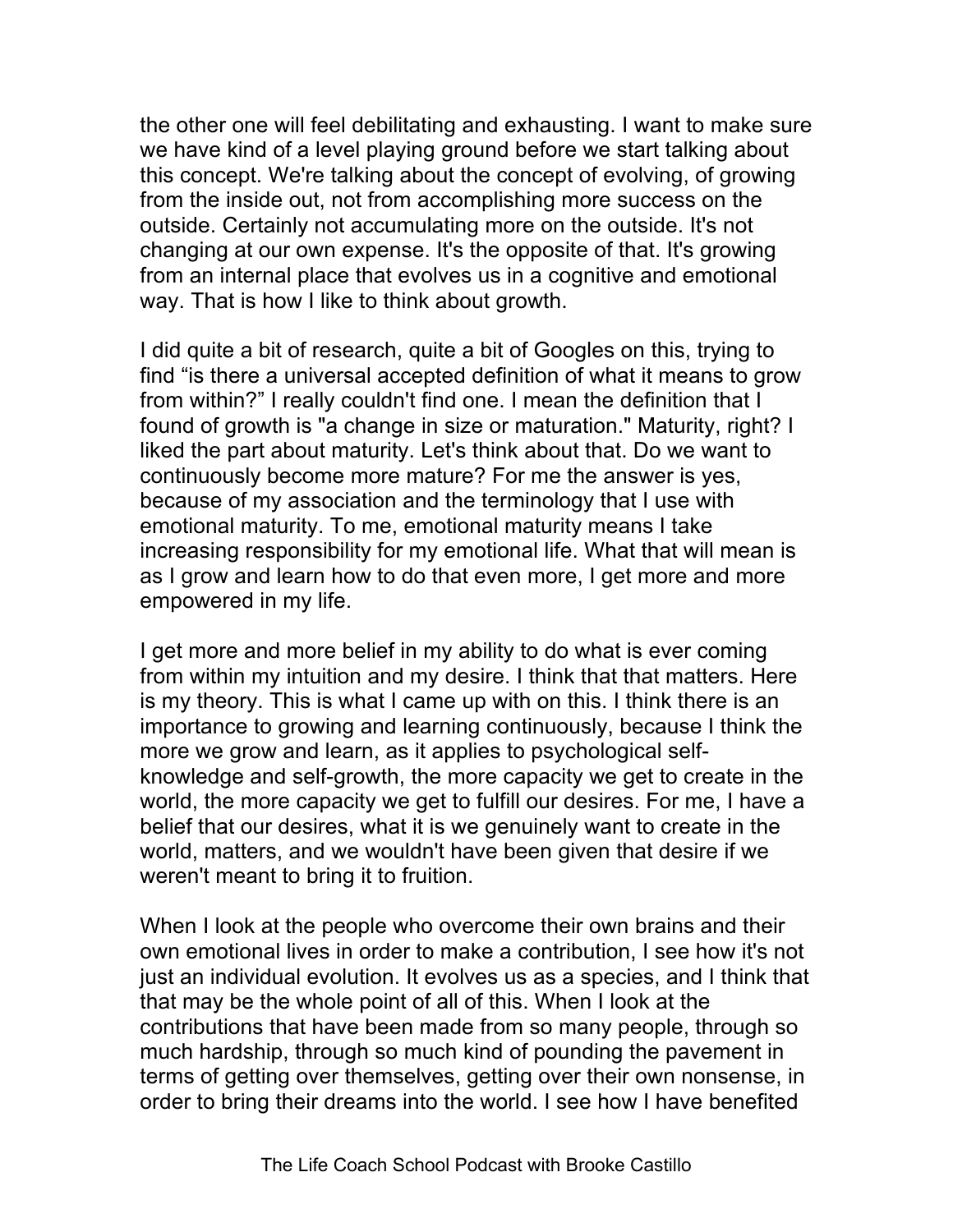my species, my humanness has benefited from them choosing to grow instead of to stagnate.

When I look at it that way, I see that the more I grow, the more I have the ability to create. The more I grow, the more I will create. The more I create, maybe the more we all evolve and if we all contribute, and if we all are willing to get over ourselves and grow, then maybe we evolve even faster and better. That is my theory going into this. That is what I've come up with. I also believe that we have within us an innate desire. Desire may not feel like the right word, but like an innate push to grow and evolve. I think it is part of our humanness. I think we are nudged towards growth.

If you guys know about Abraham Maslow, he talks about our hierarchy of needs. I think in the beginning of our evolution, we were nudged to meet our physiological needs and our safety needs, right? At first, it was just about food, water, warmth, and rest. We were motivated to do that. We were motivated to go out and do those things as part of our evolution. We were motivated to take care of ourselves and be safe. Then we were motivated to belong and love. Something that comes from within us, this desire to feel love. This desire to feel like we belong. Then, once all of those needs are met, we start having this, what Maslow calls self-fulfillment needs.

I started thinking about this concept of self-fulfillment, especially as it relates to well-being. I think that we are invited to - I should say - I think that's a beautiful way of saying it. We are invited to fulfill ourselves in the deepest most ultimate way. Again, I'm not talking about fulfilling ourselves with false pleasures. I'm talking about the ultimate fulfillment. The way that he describes it is achieving one's full potential, including creative activities. I think just as were pulled to take care of ourselves physically, just as were pulled to belong, just as were pulled into this idea feeling good about ourselves, we're also pulled into to fulfilling our potential, which aids and contributes to the evolution of the world.

Now, that doesn't mean that fulfilling our potential is going to look like thousands of people clapping. It doesn't mean that we're going to touch thousands of people's lives. It may mean that, but it may not mean that. It may mean you evolving touches one person's life, and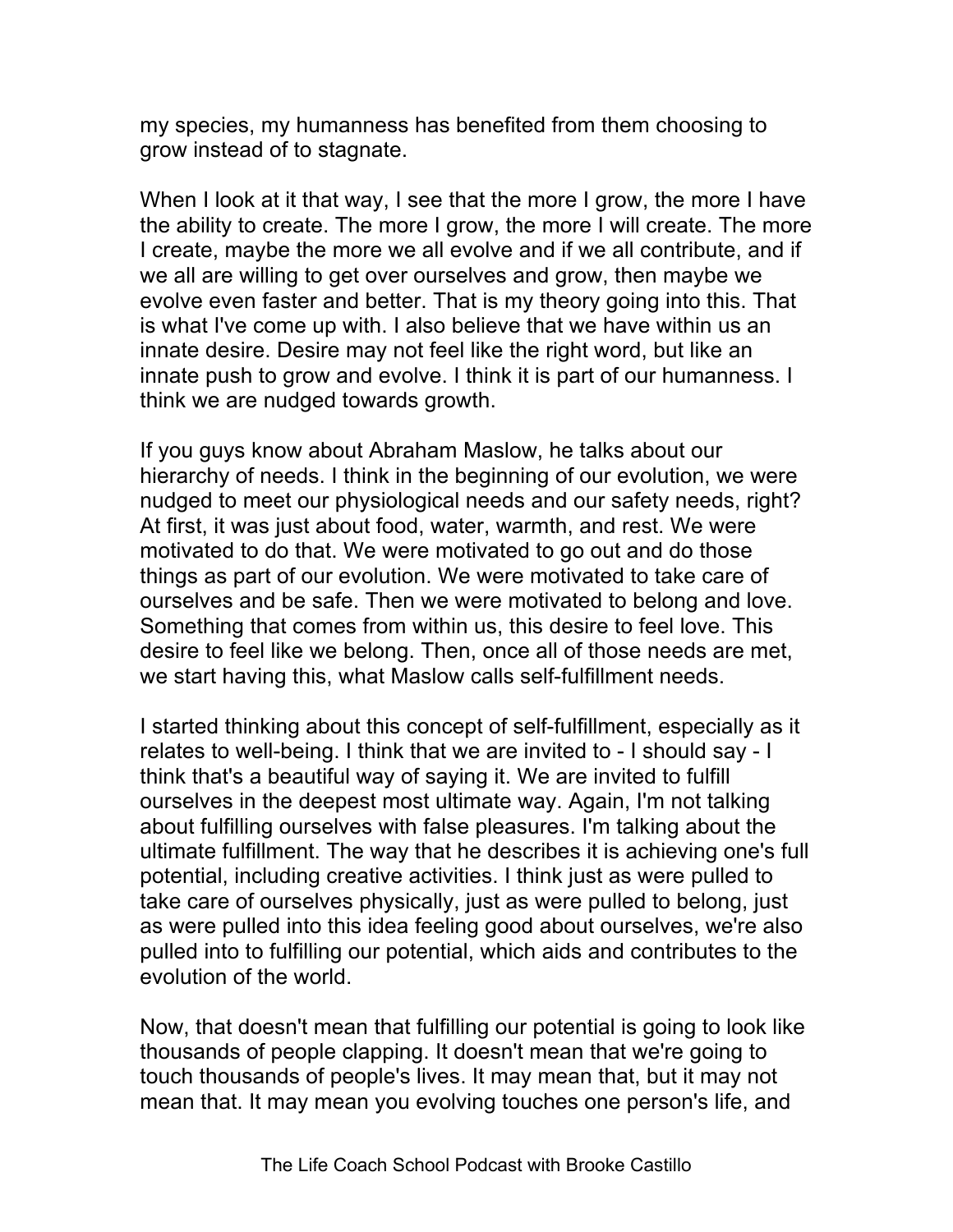that because their life is different, you will evolve in a different way. I really do believe that. I believe if everyone's kind of on this planet together, and we all have this innate desire to move forward. Don't you guys get the sense of that? That we all have like this innate desire to move towards, to grow?

I think even all the natural things in the world, and everything kind of has an inclination to grow, right? At least for a portion of its life. To grow physically and to also grow in the sense that as human beings, we grow in terms of our psychological and emotional, cognitive, all of those needs. If I need to sell you on it, I have to tell you what it is first, and what it requires, and why you will benefit.

I'm going to start with why you will benefit. I think that you will experience, if you are committed to growing, you will experience an increased capacity for well-being. The more experience you have in the world, the more is required of you emotionally, the more that's required of you to get over, what I like to say, get over your own nonsense, to move beyond the primitive brain that once instant gratification, because growing requires us to be disciplined, requires us to fail and get over that failure. It requires us to get stronger. It requires us to build more neural pathways in our brain. It requires us to be aware and to be conscious and to pay attention.

I think when we are in a state of being more aware, being more conscious, paying more attention, we are more present in the world. We bring more energy to the present moment. When we do that, we make a contribution, whether we recognize it or not. When we decide not to grow, we require much less of ourselves. We can be very unconscious if were not asking ourselves to grow. We have plenty of money. We don't need to work. We can drink all we want. We can eat all we want. We can just go into unconsciousness whenever we choose. We can pop some pills if we want. We can watch some porn. We can buy whatever we want.

There is no consciousness. We are not making a contribution to the consciousness of the planet. We're basically just plugging into the matrix, and when we don't make a contribution emotionally, cognitively to the planet, we do not aid in its evolution. I love when I'm reading about Maslow, one of the things that he talks about that I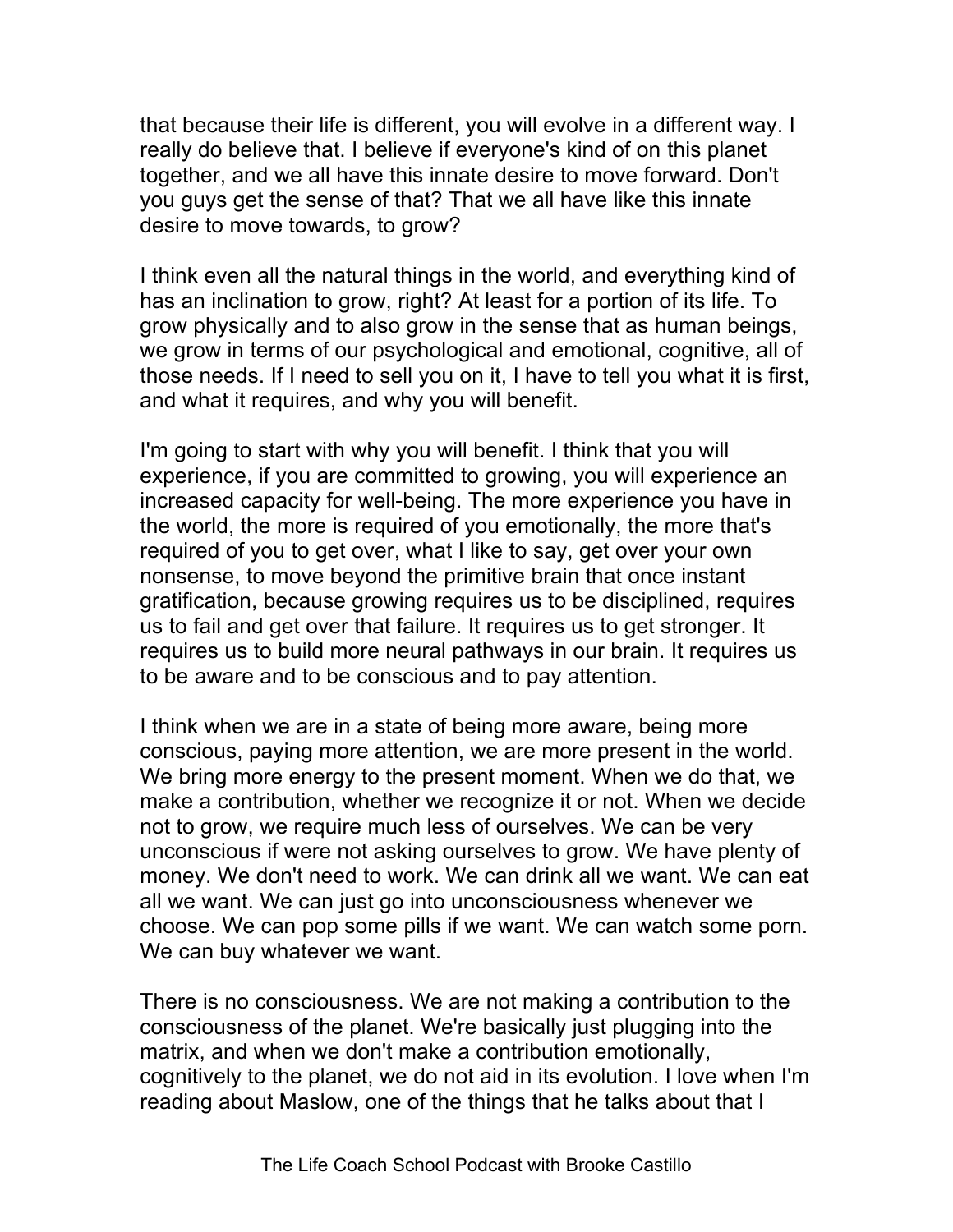think is really interesting is that there's a person, there's the type of person, that will try and go to the top of that hierarchy of needs, that will grow in the ultimate way and will pursue what he calls selfactualization. It refers to the person's desire for self-fulfillment, namely to the tendency for him to become actualized in his potential.

I think all of us have the desire to fulfill our potential. I do believe that. I think a lot of us don't listen to it, because it's like a lot of work, honestly. He says, "The specific form that these needs will take will, of course, vary from person-to-person. In one individual, it may take the form of the desire to be an ideal mother. In another, it may be expressed athletically. In still another, it may be expressed in painting pictures or in inventions." He says, "Here are the characteristics of people who actually continue to grow to the point of self-actualization, which means they're committed to continuously growing.

"They perceive reality efficiently and can tolerate uncertainty. They accept themselves and others for what they are. They're spontaneous in thought and action. They're problem centered, in terms of solving problems, not self-centered. They have an unusual sense of humor. They're able to look at life objectively. They're highly creative. They're resistant to inculturization." I hope I said that right. Inculturization, and what I think that means is that they are not just following along with the culture, but not purposefully unconventional. "They're concerned for the welfare of humanity. They're capable of deep appreciation of basic life experience.

"They established deep, satisfying interpersonal relationships with a few people. They have peak experiences. They have a need for privacy. They have democratic attitudes. They have strong moral and ethical standards." I think that makes sense. His description of that. I think where he came up with that is he did a lot of research in terms of who are the people he would define as self-actualized, and what did they have in common? Then he talks about the behavior leading to self-actualization. "Experience life like a child with full absorption and concentration, trying new things instead of sticking to safe paths, listening to your own feelings in evaluating experiences, instead of the voice of tradition, authority or the majority.

"Avoiding pretense and being honest, being prepared to be unpopular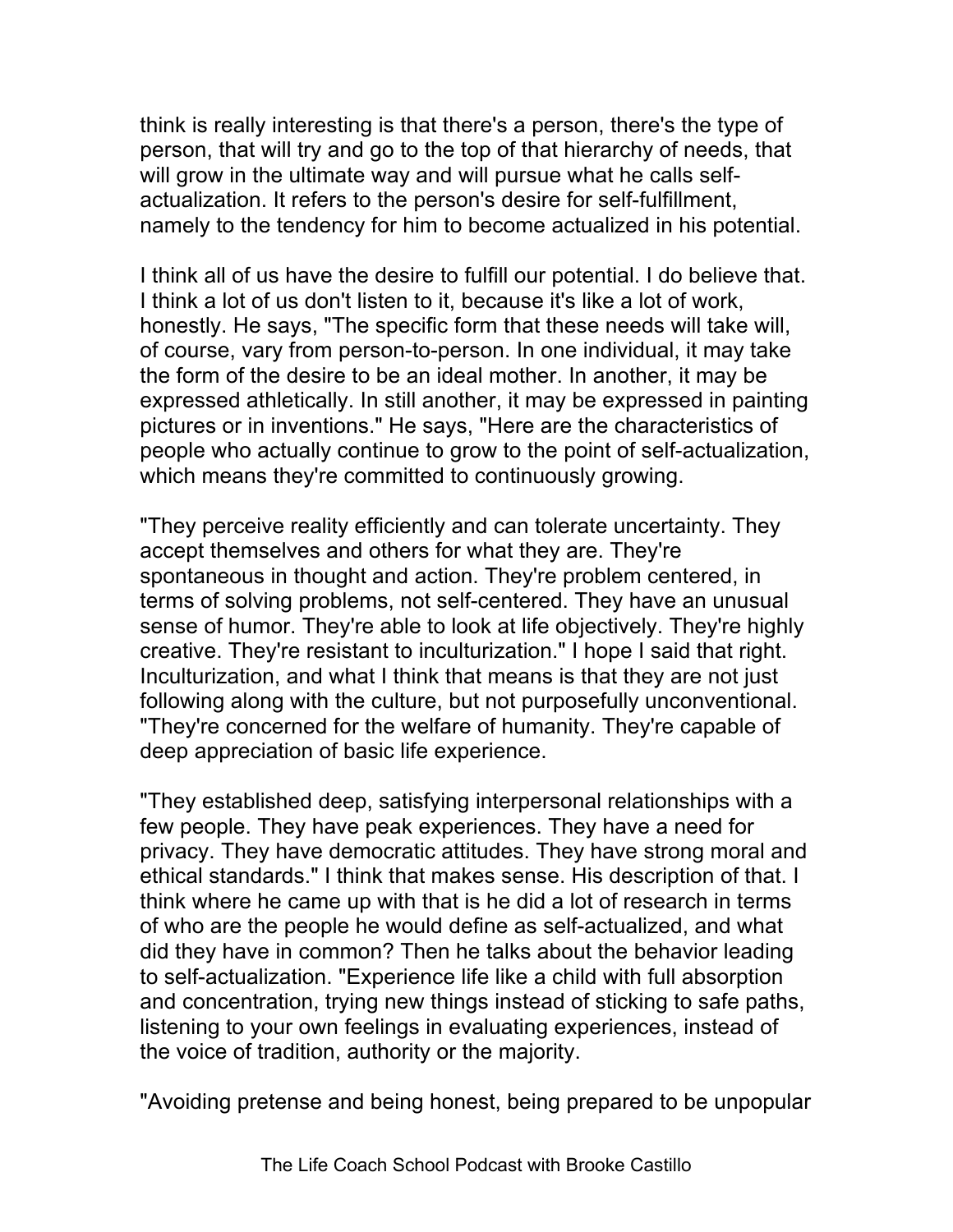if your views do not coincide with those of the majority, taking responsibility and working hard, trying to identify your defenses, and having the courage to give them up." He says, "The characteristics of self-actualizers and the behaviors leading to self-actualization are shown on the list above. Although people achieve self-actualization in their own unique way, they tend to share certain characteristics.

"Self-actualization is a matter of degree. There are no perfect human beings." Love, love, love that. One of the things that I find totally fascinating about this idea is that it's available for all of us. He looked at Abraham Lincoln. It says he studied 18 people he considered to be self-actualized, including Abraham Lincoln, Albert Einstein. If you look at yourself, and you look at your potential, so the way that we're defining being self-actualized is do you pursue your ultimate potential for yourself? That doesn't mean that your potential has to match someone else's, right?

Your potential, what you've been given. I'm always telling this to my son, Connor. I'm always saying to him, there's a reason why God gave you the ingredients that he gave you. The universe gave you. You were created the way were created, however you want to say. How you use those is completely unique to you. You are the only one that has that specific combo, and how you decide to use it in the world, will create something that nobody else could possibly have created in the same way. I do think that's important. I do think that matters in the world. I think that the opposite of self-growth is safe, avoidance, familiar, comfort, and effortless, not wanting to make an effort.

Although there is the theory, and I tend to believe it, because I see it happen to so many of my clients who have this underlying desire to be something bigger, more in their lives. They ignore it. They don't pay attention to it, and instead, they indulge in comforting activities, in the indulgent false pleasures. What they end up with is like a burning desire within them that is unfulfilled, and so what they feel is being unfulfilled. I think that comes from this place of knowing that you have this potential, knowing that you have this ability, knowing that you have this desire, and ignoring it.

It's almost like the quote. "If you take what's within you and use it and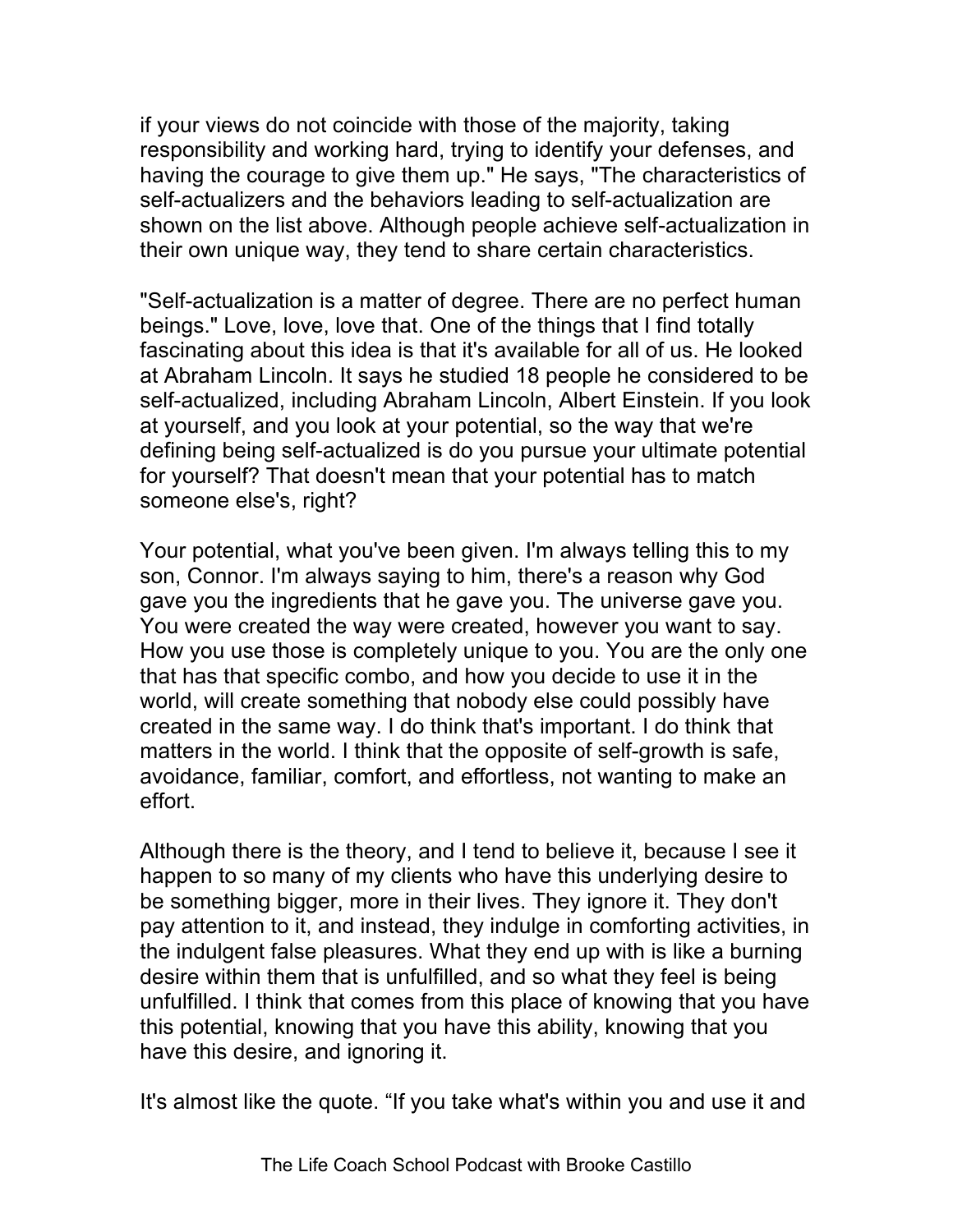create it in the world, all your dreams will come true, and it will save you. If you take what's within you, and you don't use it, and you keep it inside you, that very same thing can kill you." I think that's a fascinating way of looking at self-growth, and I think that if you are one of those people that has that inkling that desire within you, I think it's really important to pay attention to it. I think, for sure, that selfgrowth will be your ticket to having an increased capacity for wellbeing.

I think well-being could be worth it. I don't know that that has to be such a hard-sell, that consistent sustained feeling of goodness, of acceptableness, of happiness, of being on the right path and not having anything have the ability to take that away. I think that's what the pursuit of self-growth earns us. I think it earns us well-being and I think it increases our capacity for well-being. I think it gives us vibrance. I think it gives us strength. I think it gives us presence. I think it opens up our attention and our consciousness, all of which puts us smack dab in the present moment and allows us to be more alive than if we weren't growing.

I hope I've given you kind of an inclination, kind of a "hmm," something to consider that if you aren't growing and you've made excuses for why you aren't growing, that you'll reconsider. Some of the things that prevent self-growth are blame, being completely pastfocused and stuck in your past, complaining, buffering, false pleasures, complicating where you don't need to complicate instead of simplifying, unconsciousness, poor health, and lying. Those things that prevent us from growth, prevent us from feeling that potential within us, being realized.

I used to say all of the time that the best feeling I know is the feeling of being proud of myself for having overcome something difficult, being proud of myself for doing the thing that I most wanted to do, even though it was hard. Even though is the harder thing to do, it was the right thing to do. I'm not talking about false self-pride. I'm talking about genuine pride. I think that's what this is referring to, right? Referring to what it is like to experience your potential, being realized by your own hand. I think this goes back to that idea. I used to talk a lot about money, and I used to coach a lot around money, and one of the things that we used to talk about, and I used to ask my clients is,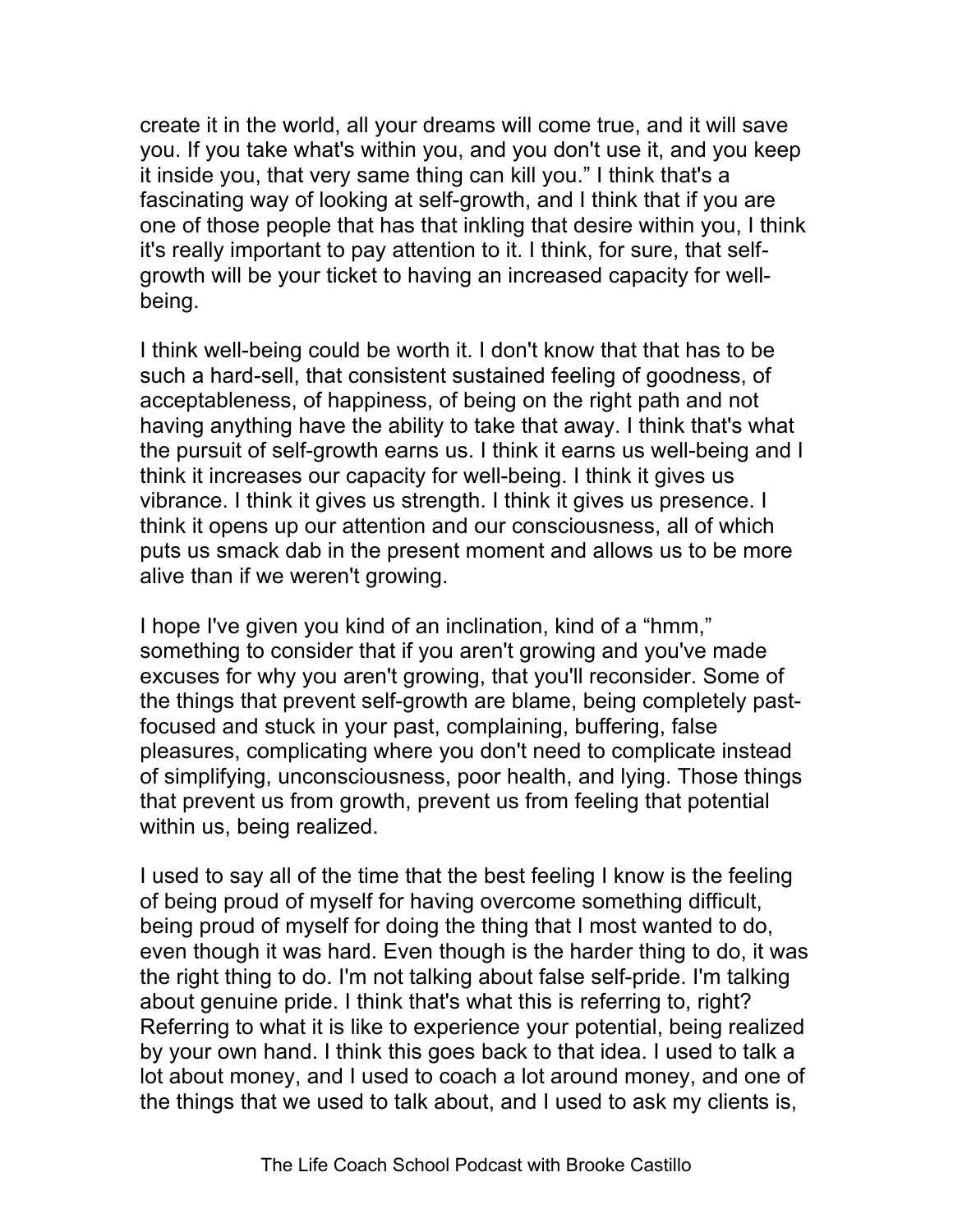would you rather win a million dollars or earn a million dollars?

Most everyone said, I would rather earn it. Even though it would take a lot of hard work, I would rather earn it. I always found that so fascinating, and I think it's because the difference between feeling lucky and feeling your potential realized has no comparison. Having become the person that could earn a million dollars, having become the person that created that ability for themselves, would feel so much more amazing than having been a person that was able to pick the right ticket.

I think that is the promise of self-growth. I think that is the promise that we give ourselves when we answer that invitation towards it. Now, here's the thing. I just want to warn you before I let you go. When you answer that invitation, you are answering an invitation to hard work and a lot of negative emotion. You're also answering the invitation to a lot of positive emotion, and a lot of the fulfillment, and maybe the ultimate emotion that we can all feel is that feeling of truly being self-actualized and making a contribution with our life.

What is the biggest contribution that we can make with our lives? I think all of us make a contribution with our lives just by being here, so I think we all get the benefit of that, but I think the more we're willing to grow, the more we're willing to reach our potential, the more contribution that we make. We just basically take that innate fulfillment that is available to all of us, and we just increase it dramatically, exponentially, when we're willing to grow. I want you guys to think about this in your own personal life.

I want you to ask yourselves, "why should I grow? Why should I go to the next step and do the next thing and pursue the next goal? Why should I even bother trying to become self-actualized, or fulfill my potential, or learn something new? Why should I even listen to my own desires when I can just settle in here, and be comfortable?" See if the reasons I gave you resonate with you. If they do, I want to encourage you to not take a little step today toward self-growth, to take a huge step, to stop effing around, to stop comforting yourself with false pleasures, and to put a line in the sand and make a decision to grow.